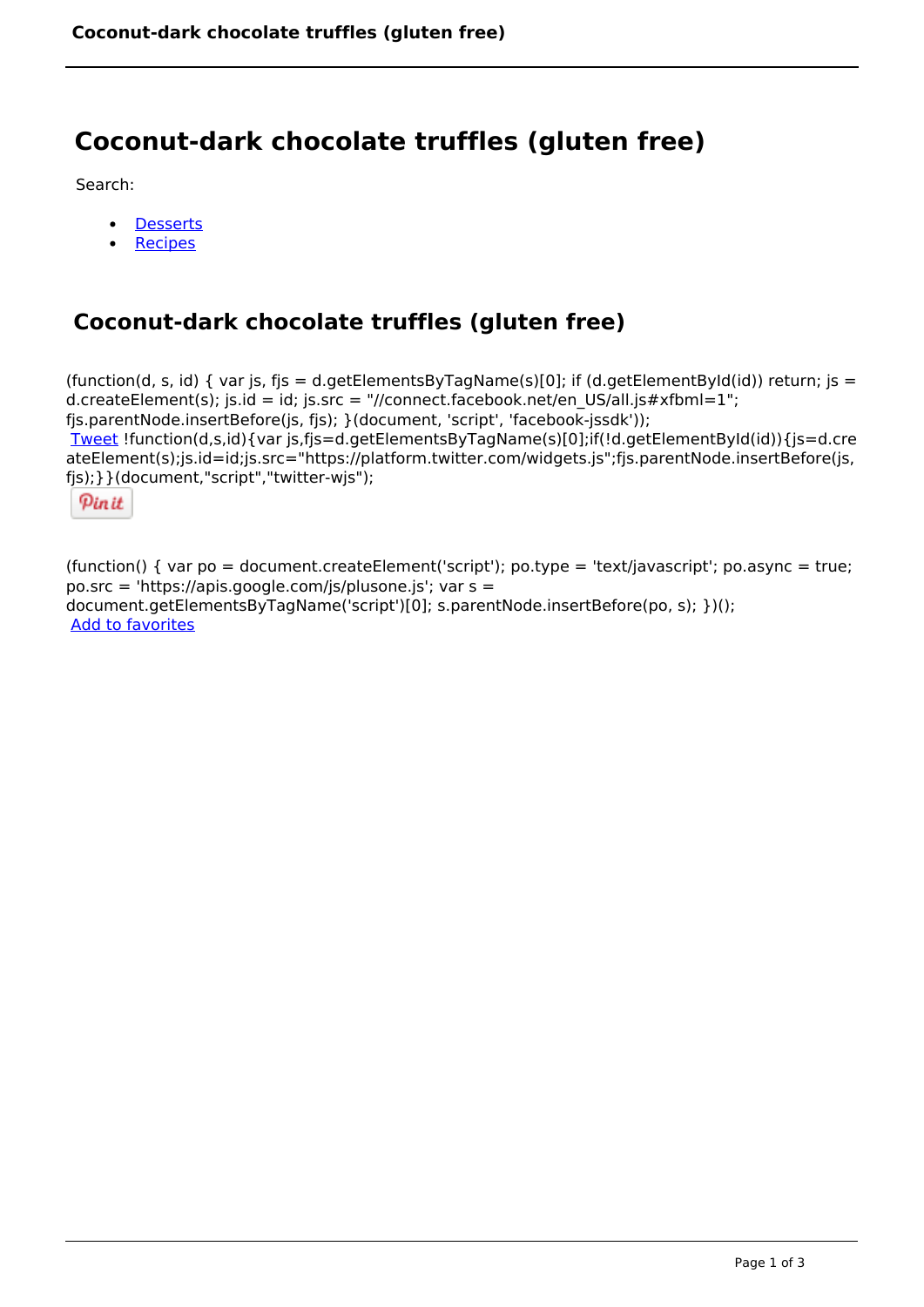

Rate this recipe

2 people are cooking this [Count me in](https://www.naturalhealthmag.com.au/flag/flag/favorites/856?destination=printpdf%2F856&token=b84fd8f475dc1d4048db19c7cb6ccbf8)

Coconut macaroons meet dark chocolate truffles in these little treats. Inside the snap of the dark chocolate shell lies the tender coconut-cocoa filling: a mix of naturally sweet dates, cocoa and coconut flour.

## **Ingredients** (makes 40)

- 2 cups whole dates, pitted and coarsely chopped (16–18 large)
- 1 cup boiling water
- 1 tsp vanilla extract
- $\cdot$   $\frac{1}{4}$  tsp salt
- $\cdot$   $\frac{3}{4}$  cup coconut flour
- 2 tbsp raw cacao powder (from the health food store)
- 280 g dark [chocolate,](http://www.naturalhealthmag.com.au/nourish/raw-chocolate-buds-vegan) chopped (about 1½ cups)
- 1½ cups unsweetened shredded coconut, toasted

## **METHOD**

Place dates in a small bowl. Pour boiling water over them and let stand until cool, about 40 minutes. Transfer the dates and liquid to a food processor. Add vanilla and salt and puree until smooth, scraping down the sides once or twice. Add coconut flour and cocoa and process, scraping the sides occasionally, until a thick dough-like paste forms. Refrigerate until very cold, two to three hours.